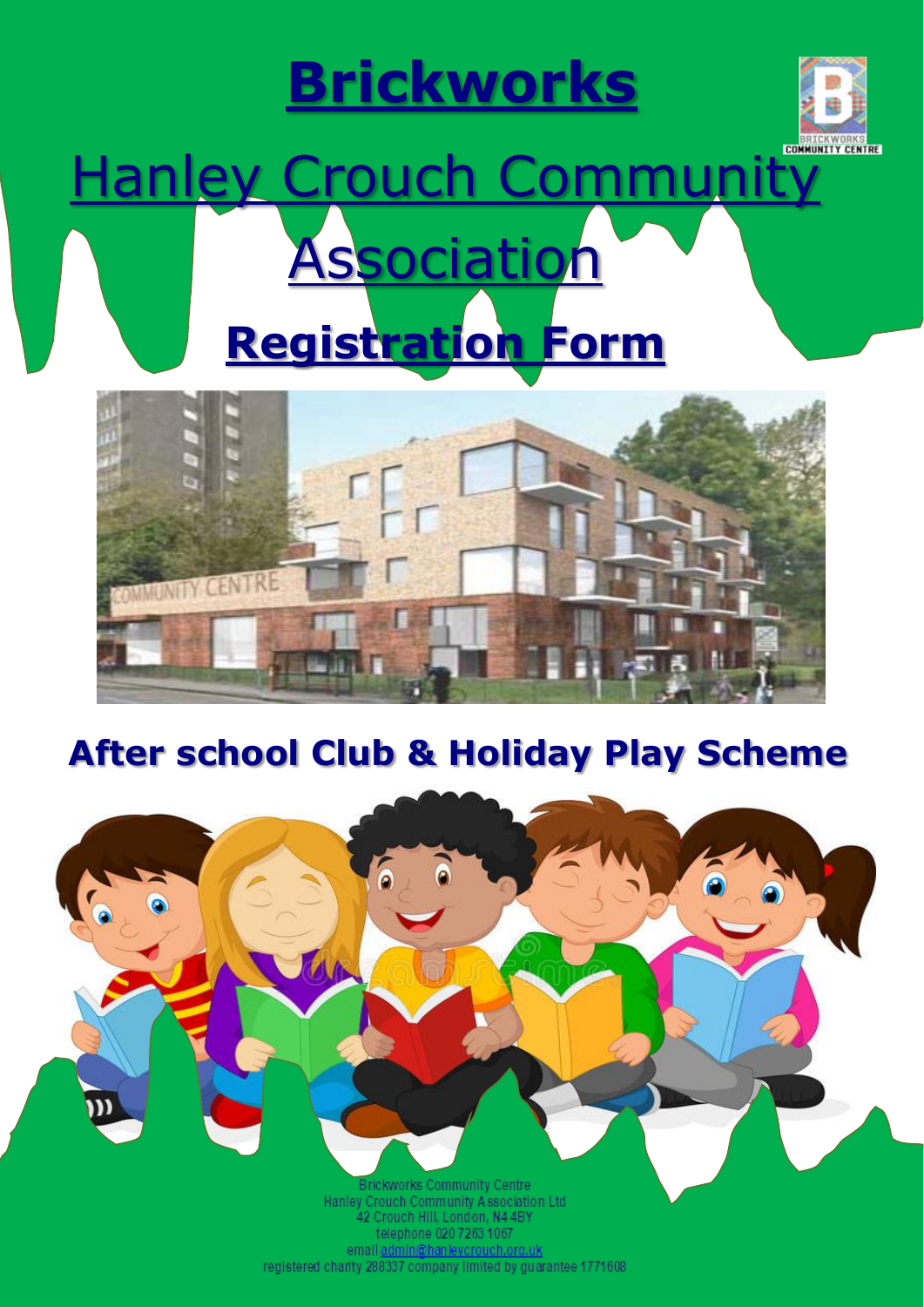Please Insert passport style photo here. This is for staff use only and will not be used for any other purpose unless parent/carer has given written consent.

## **Registration Form**

| Tel: 020 7263 1067                                                  | Email: admin@hanleycrouch.org.uk | www.hanleycrouch.org.uk                                                                              |  |
|---------------------------------------------------------------------|----------------------------------|------------------------------------------------------------------------------------------------------|--|
| Charity no: 288337                                                  | Ofsted no: EY557175              | Company no: 1771608                                                                                  |  |
|                                                                     |                                  | Child's Details: Childs Preferred Name/Nickname: ________________________________                    |  |
|                                                                     |                                  |                                                                                                      |  |
|                                                                     |                                  | Child's First Name(s): ________________________________Child's Surname: ____________________________ |  |
|                                                                     |                                  |                                                                                                      |  |
|                                                                     |                                  |                                                                                                      |  |
|                                                                     |                                  | postcode: ___________________________________Class: ____________________________                     |  |
| <u>Regular days you would like your child collected from school</u> |                                  |                                                                                                      |  |
|                                                                     |                                  |                                                                                                      |  |
|                                                                     |                                  | Every Monday a Tuesday a Wednesday a Thursday a Friday a Flexible days a Holidays Only a             |  |
| Parent/Guardian (Name/s of person/s with parental responsibility)   |                                  |                                                                                                      |  |
|                                                                     |                                  |                                                                                                      |  |
|                                                                     |                                  |                                                                                                      |  |
|                                                                     |                                  |                                                                                                      |  |
|                                                                     |                                  |                                                                                                      |  |
|                                                                     |                                  |                                                                                                      |  |
|                                                                     |                                  | Home Tel: __________________Work Tel: _____________________Mobile: _____________                     |  |
|                                                                     |                                  |                                                                                                      |  |
|                                                                     |                                  |                                                                                                      |  |
|                                                                     |                                  |                                                                                                      |  |
|                                                                     |                                  |                                                                                                      |  |
|                                                                     |                                  |                                                                                                      |  |
|                                                                     |                                  | Postcode _________________                                                                           |  |
|                                                                     |                                  | Home Tel: ___________________Work Tel: ____________________Mobile: _____________                     |  |
|                                                                     |                                  |                                                                                                      |  |
|                                                                     |                                  |                                                                                                      |  |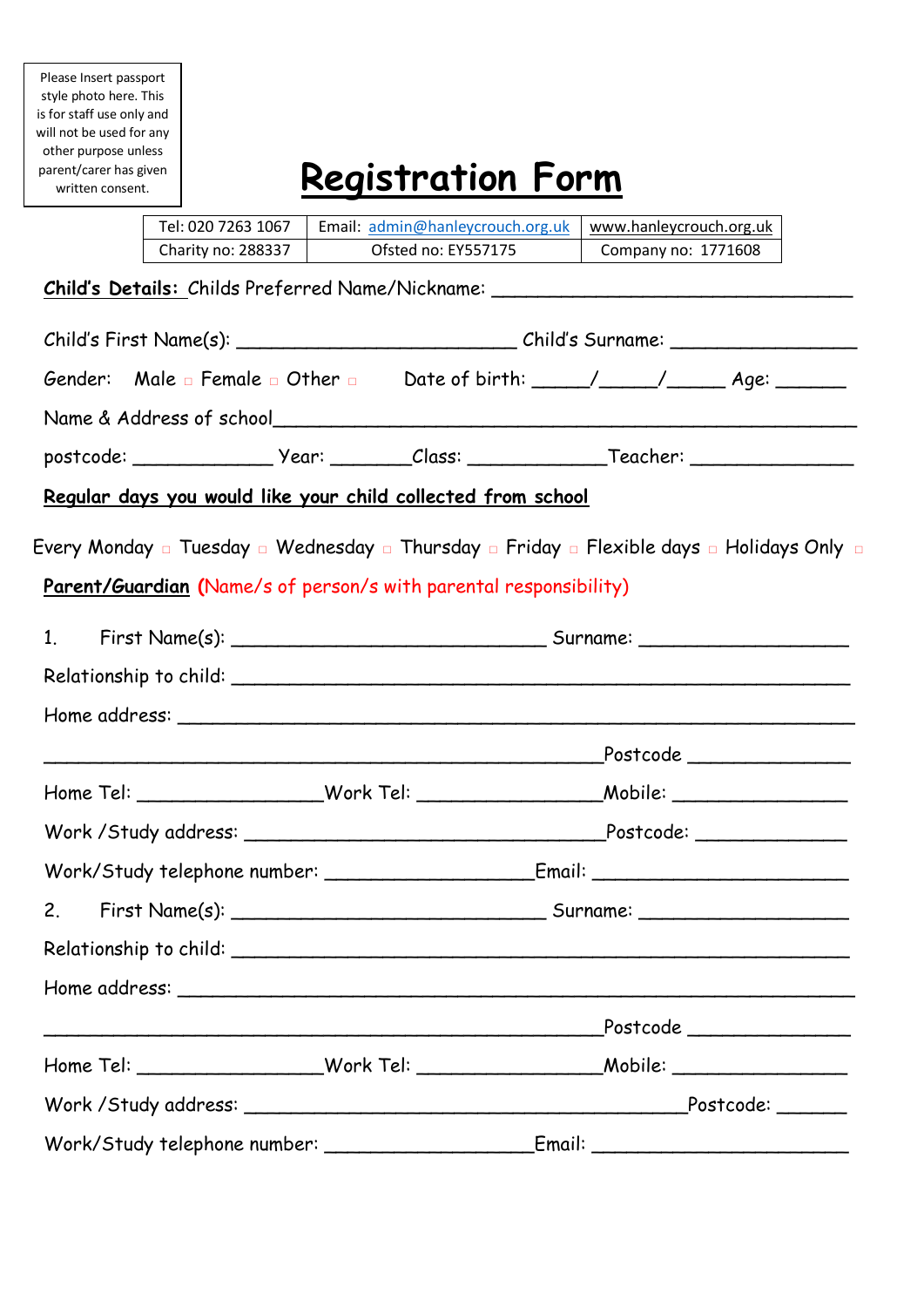#### **Other adults authorised to collect your child**

|                |                                             | Emergency Contacts details                                                       |
|----------------|---------------------------------------------|----------------------------------------------------------------------------------|
|                |                                             |                                                                                  |
|                |                                             |                                                                                  |
|                |                                             |                                                                                  |
|                |                                             |                                                                                  |
|                |                                             |                                                                                  |
|                |                                             |                                                                                  |
|                |                                             |                                                                                  |
|                |                                             |                                                                                  |
|                |                                             |                                                                                  |
|                | Adults NOT authorised to collect your child |                                                                                  |
| $\mathbf{1}$ . |                                             |                                                                                  |
| 2.             |                                             | First Name(s): __________________________________ Surname: _____________________ |
|                |                                             | (Pleases discuss this with the manager or deputy)                                |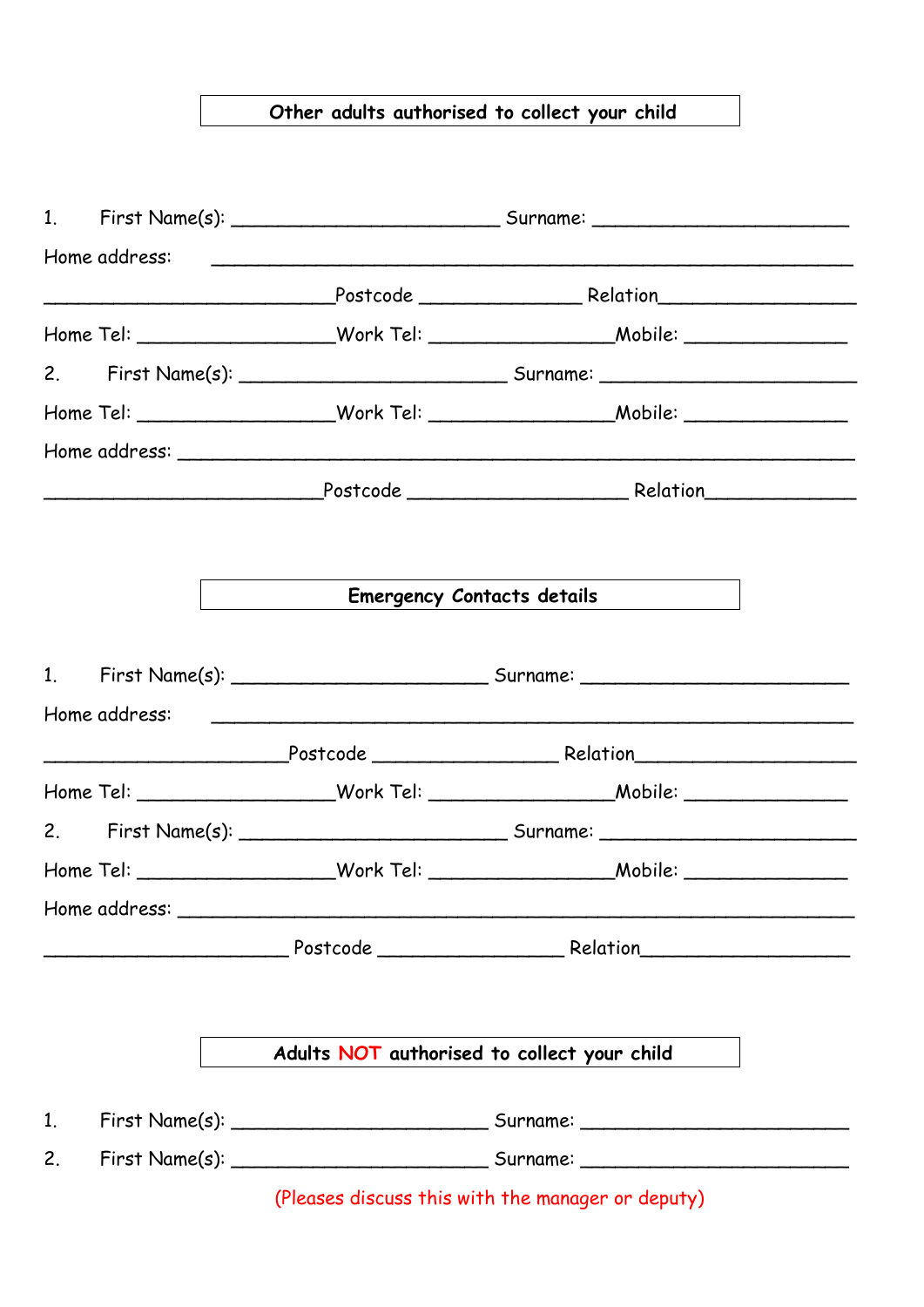#### **Health and Medical Information**

Name of child's doctor: \_\_\_\_\_\_\_\_\_\_\_\_\_\_\_\_\_\_\_\_\_\_\_\_\_\_\_\_\_\_\_\_\_\_\_\_\_\_\_\_\_\_\_\_\_\_\_\_\_\_ Address: \_\_\_\_\_\_\_\_\_\_\_\_\_\_\_\_\_\_\_\_\_\_\_\_\_\_\_\_\_\_\_\_\_\_\_\_\_\_\_\_\_\_\_\_\_\_\_\_\_\_\_\_\_\_\_\_\_\_\_\_\_\_ Postcode: \_\_\_\_\_\_\_\_\_\_\_\_\_\_\_\_\_\_\_\_\_\_\_\_\_\_Tel: \_\_\_\_\_\_\_\_\_\_\_\_\_\_\_\_\_\_\_\_\_\_\_\_\_\_\_\_\_\_\_\_

\*Does your child have an allergy? Yes **□** No **□**

\*Does your child require medication? Yes **□** No **□**

\*Does your child carry adrenaline auto-injectors? Yes **□**No **□**

Please give details of any medical conditions or allergies including food, plasters, sun block etc.

| <b>Medical Condition</b> | Allergy | Cause   | Symptoms                                         | Medication     |
|--------------------------|---------|---------|--------------------------------------------------|----------------|
| E.G Hay fever            | Pollen  | Weather | Cold like symptoms,<br>fever, swelling &<br>rash | Antihistamines |
|                          |         |         |                                                  |                |
|                          |         |         |                                                  |                |
|                          |         |         |                                                  |                |

\*Please state any dietary requirements/prohibited food. (For religious or other reasons)

I give consent for my child to receive any emergency medical treatment necessary during After-School /Holiday provision activities and authorise play work staff to sign, on my behalf, any written form of consent required by hospital authorities. This applies only if every reasonable effort has been made to contact me and seek my permission and that delay in providing treatment is likely to endanger the child's health or safety, in the opinion of the doctor or hospital.

| ian. |  |
|------|--|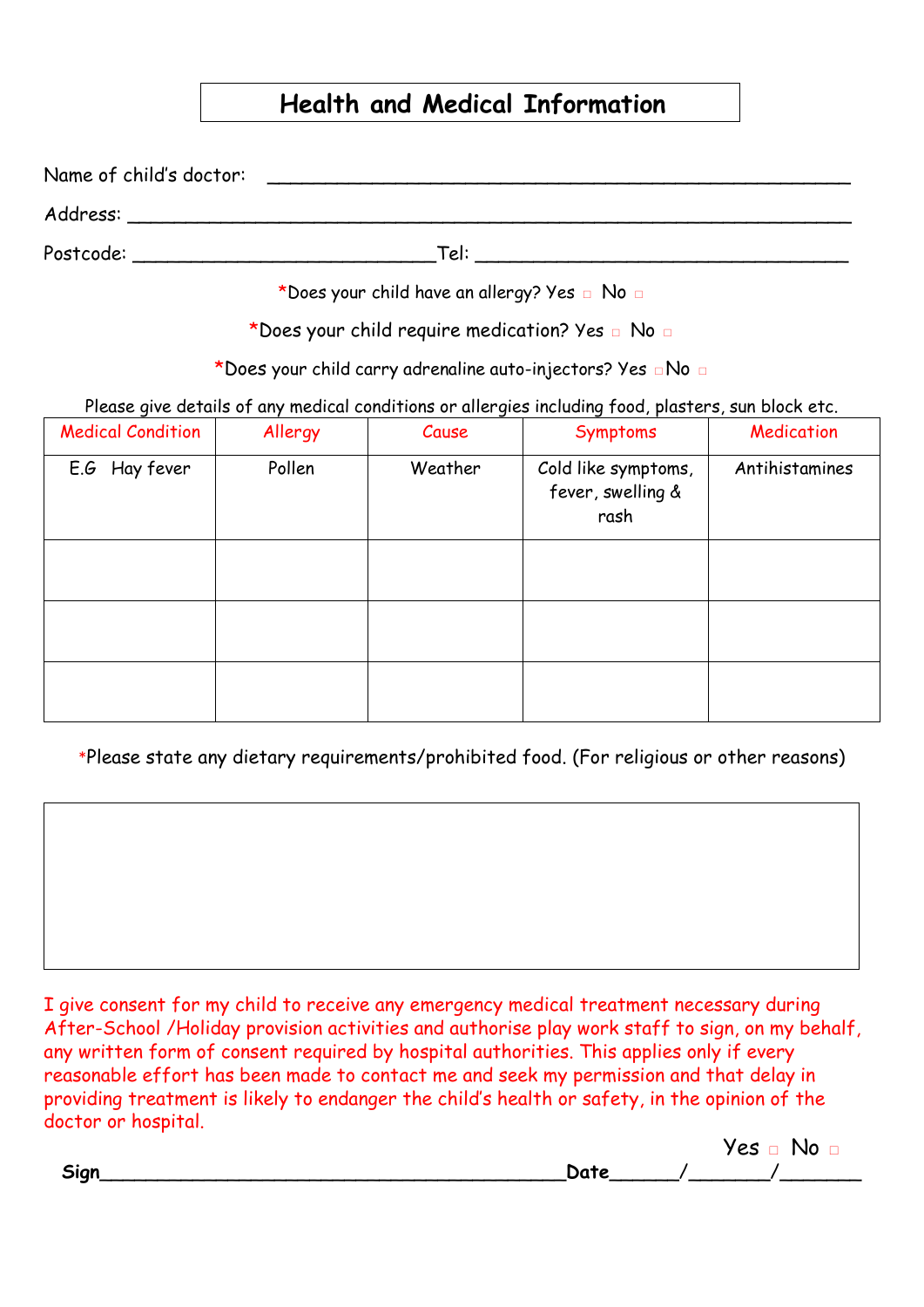#### **Health and Wellbeing Information**

\*Does your child have any Special Educational Needs/Disabilities/Behaviour Concerns? Yes **□**No **□**

Please Provide a copy of your child's EHCP (This information is kept strictly confidential and only used to support your child's needs)  $Yes \Box No \Box N/A \Box$ 

Do you give permission to discuss this further with your child's school and/or care worker?

Yes**□**No**□**N/A**□**

If yes, please provide details below:

| Name of child/parent/carers Care Worker: |  |
|------------------------------------------|--|
|                                          |  |

Borough: \_\_\_\_\_\_\_\_\_\_\_\_\_\_\_\_\_\_\_\_\_\_\_\_\_\_\_\_\_\_\_\_\_\_\_\_\_\_\_\_\_\_\_\_\_\_\_\_\_\_\_\_\_\_\_\_\_\_\_\_\_\_

Postcode: \_\_\_\_\_\_\_\_\_\_\_\_\_\_\_\_\_\_\_\_\_\_\_\_\_\_Tel: \_\_\_\_\_\_\_\_\_\_\_\_\_\_\_\_\_\_\_\_\_\_\_\_\_\_\_\_\_\_\_\_

If you answered yes to any of the above questions or feel there is something we should know to help support your child's development, please provide more details below,

All information given is strictly confidential, any discussion or actions needed will take place ONLY with guardian's consent.

Full Name of Guardian: \_\_\_\_\_\_\_\_\_\_\_\_\_\_\_\_\_\_\_\_\_\_\_\_\_\_\_\_\_\_\_\_\_\_\_\_\_\_\_\_\_\_\_\_\_\_\_\_\_\_\_\_

Signature\_\_\_\_\_\_\_\_\_\_\_\_\_\_\_\_\_\_\_\_\_\_\_\_\_\_\_\_\_\_\_\_\_\_\_\_\_\_Date\_\_\_\_\_\_/\_\_\_\_\_\_\_/\_\_\_\_\_\_

**Medical Consent**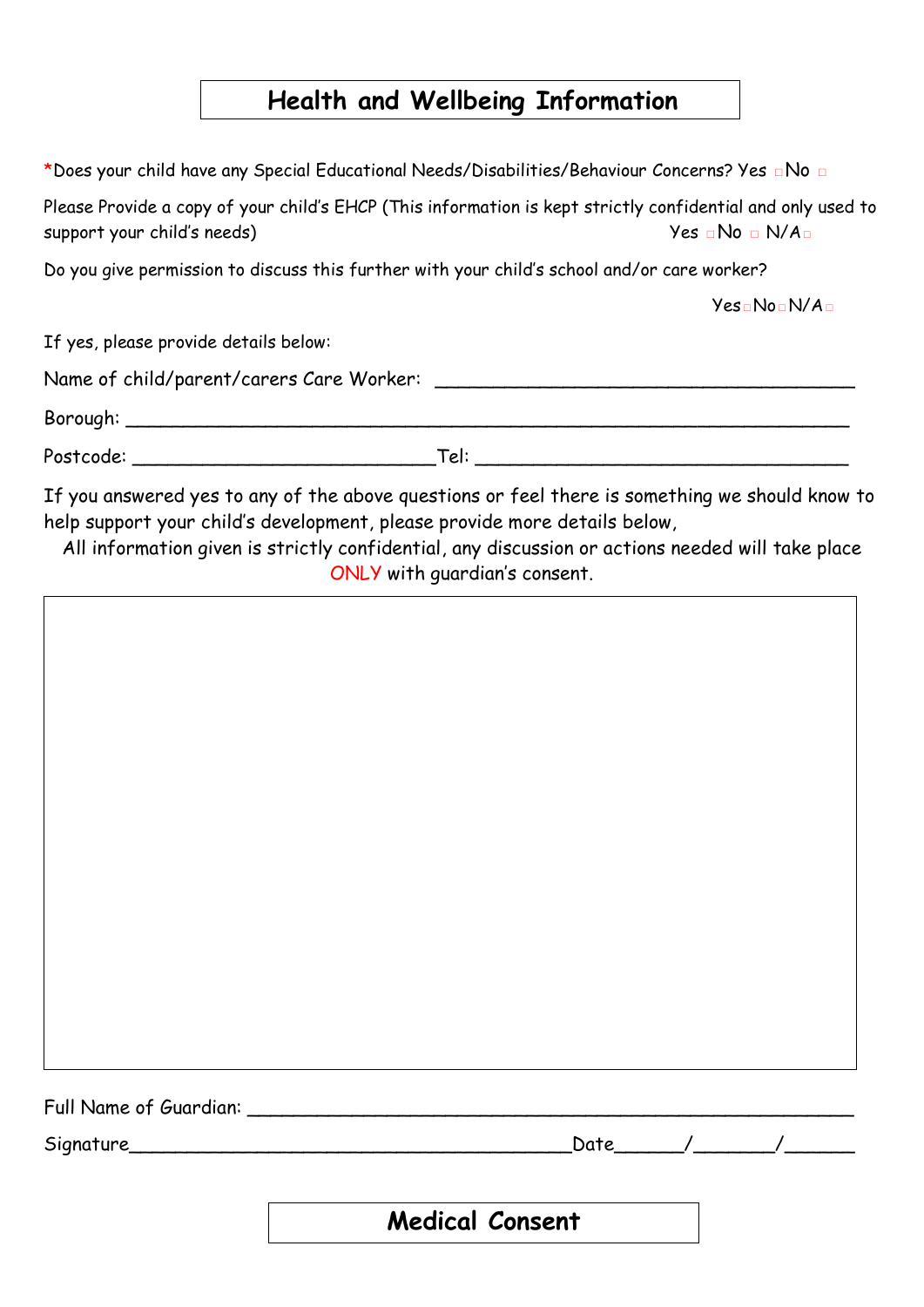| Child's Full Name | <b>Medical condition</b> |  |
|-------------------|--------------------------|--|
|                   |                          |  |
|                   |                          |  |
|                   |                          |  |
|                   |                          |  |
|                   |                          |  |
|                   |                          |  |
|                   |                          |  |

| <b>Child's Name</b> | Medication | Dosage | Time/s |
|---------------------|------------|--------|--------|
|                     |            |        |        |
|                     |            |        |        |
|                     |            |        |        |
|                     |            |        |        |
|                     |            |        |        |
|                     |            |        |        |

#### **Please tick the correct box:**

I give my consent for staff at Hanley Crouch Afterschool Club and Holiday Play Scheme to administer the above medication.

I give consent for my child to administer his/her own medication with supervision from a staff member and my child is over the age of 8 years old.

| Signature: | Date: |
|------------|-------|
|            |       |

Print Full Name of Guardian:

Hanley Crouch After School Club staff can only administer prescribed medication. Please ensure medication is clearly labelled with the child's full name, date and dosage. Children are not permitted to carry any type of medication on site due to safety reasons. If medication is required for your child/ren please give it to a member of staff with written instructions. Parents/carers may be asked to collect their child/ren if they are under distress due to any medical condition. We would appreciate your understanding in this matter.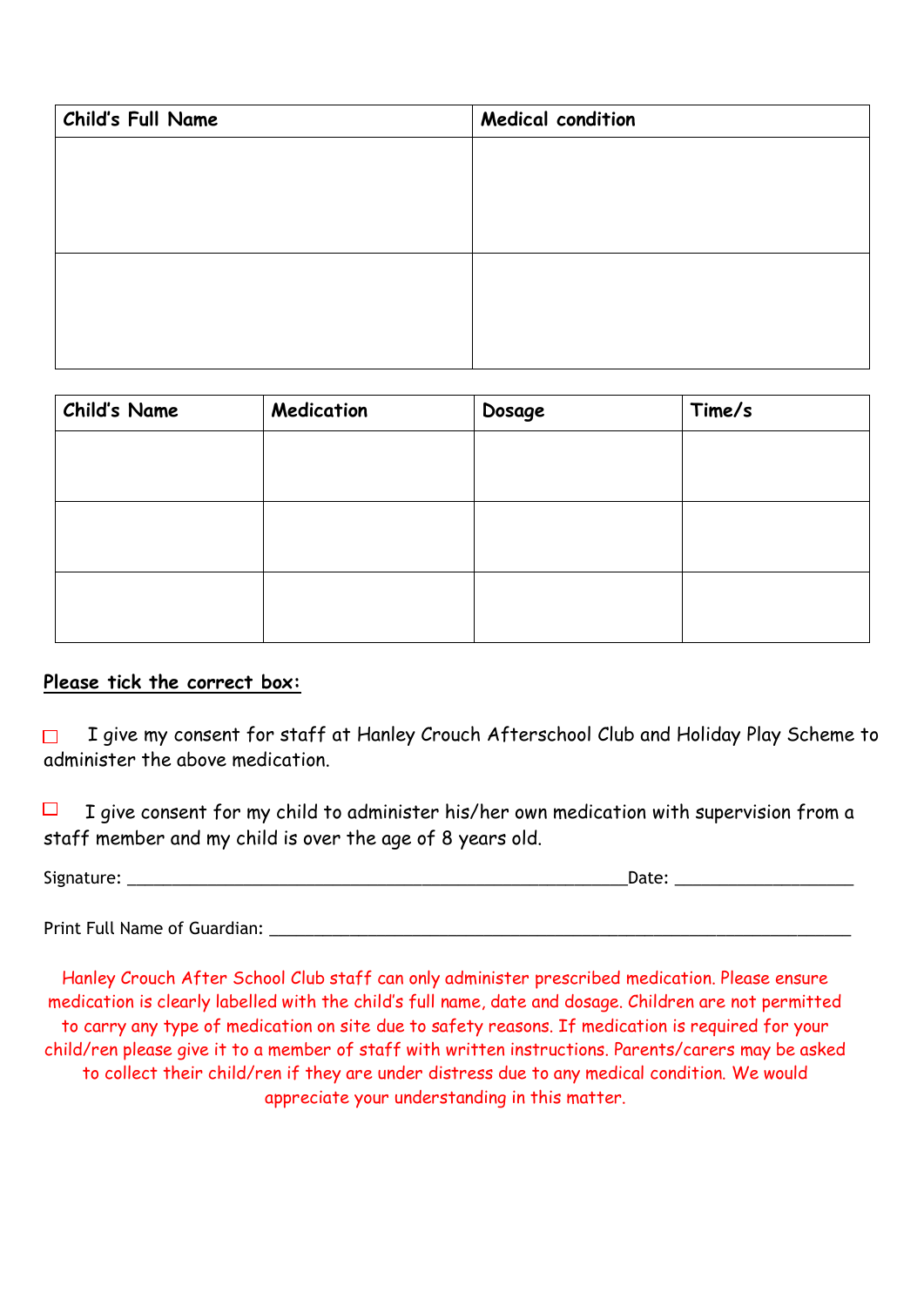#### **Consent (Please tick the statement that applies to you)**

 $*$ My child to be taken on trips and outings to visit e.g. local parks, museums, libraries, adventure playgrounds, swimming, cinema, library etc. Yes □ No □

**\*** My child is OVER THE AGE OF 8. I give permission for them to leave the After School Club /<br>Holiday Scheme alone at the end of the day Holiday Scheme alone at the end of the day

\*My child to use a computer and the internet under supervision and adhering to the Centre's computer use policies. Yes **□** No **□**

\*My child can take part in activities such as: Face painting <u>Yes□No□</u> Hand painting <u>Yes□No□</u> Henna art Yes□No□ Nail Varnish Yes□No□ Plaster of Paris Yes□No□

#### **My child to be photographed, and such images MAY be used:**

| * I give permission for Hanley Crouch Staff to take photographs of my child | $Yes \square No \square$         |
|-----------------------------------------------------------------------------|----------------------------------|
| * For Internally or on display at the setting                               | Yes ⊡ No ⊡                       |
| * For In newsletters, leaflets, on the website or other publications        | $Yes \square No \square$         |
| * For To be shared with funders                                             | Yes <sub>□</sub> No <sub>□</sub> |

#### **MONITORING INFORMATION**

**(Please tick the statement that applies to you)**

#### THIS INFORMATION IS CONFIDENTIAL AND ONLY USED FOR MONITORING PURPOSES

\*Child's Ethnicity\_\_\_\_\_\_\_\_\_\_\_\_\_\_\_\_\_\_\_\_\_\_\_\_\_\_\_\_\_\_\_\_\_\_\_\_\_\_\_\_\_\_\_\_\_\_\_\_\_\_\_\_\_\_\_\_\_\_\_\_\_\_ \*Does this childcare provision support you to work? Yes **Disk Provides** Yes **□** No **□** \*Does this childcare provision support you to look for work? Yes **□** No **□** \*Does this childcare provision support you to study? Yes **□** No **□** \*Are you claiming Working Tax Credit? Yes **□** No **□**

Proof of benefit will be required to be eligible for concession fees.

#### **Staff use only**

Verified by: \_\_\_\_\_\_\_\_\_\_\_\_\_\_\_\_\_\_\_\_\_\_\_\_\_\_\_\_\_\_\_\_\_\_\_\_\_\_\_\_\_\_ Proof seen: Yes **□** No **□**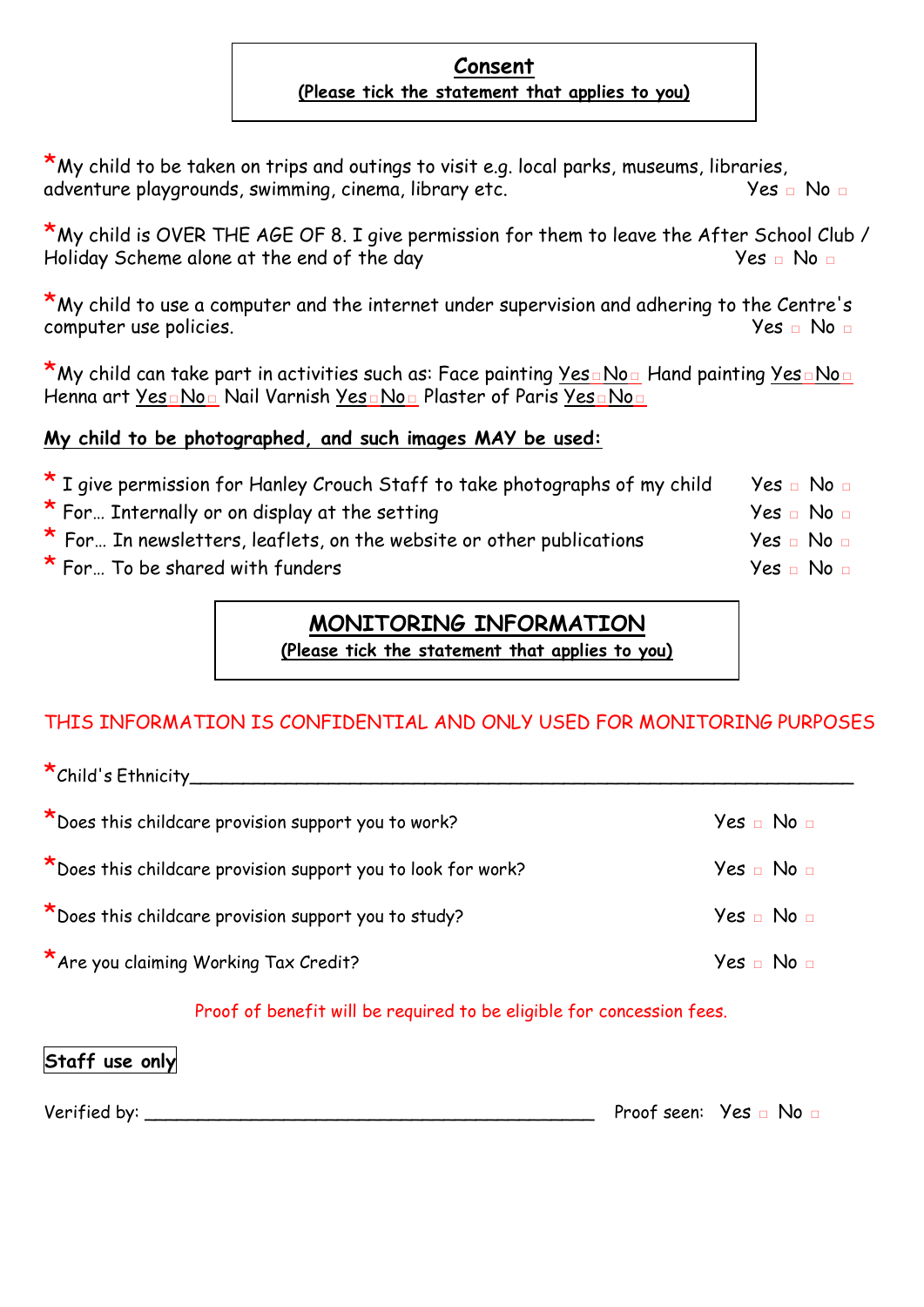#### **TERMS AND CONDITIONS**

We run for 38 weeks in term times and 9 weeks' half-terms and summer holidays.

1. Fees will be charged at £11 per day, £55 per week for ASC (£8 per day, £40 per week concessions). Proof of benefit will be required to be eligible for concession fees.

> 2. Fees for Holiday Play Scheme are £20 per day, (No concessions)

. 3. All sessions MUST be paid for one week in advance

4. Payment can be made in cash or by bank transfer A/C No: 35787848 S/C: 600822

5. Parents should inform HCCA if their child no longer needs to be collected by 2pm on the day.

6. If a child is not collected by 6.15pm we will charge £1 for every 1 minute late.

7. A child should not be sent to the provision if they are unwell.

8. If a child falls ill then we will make arrangements for early collection.

Everyone who works in or visits Brickworks has the right to feel safe and to be treated fairly and respectfully. Any conduct by parents which compromises this, will result in them being barred from using the service.

Our complaints policy is available to view on the noticeboard. If you have any concerns or suggestions, please speak to Richard Corbin (ASC Manager) or Colin Adams (Centre Manager)

I have read and understand the privacy notice Yes □ No □

I consent to Hanley Crouch Community Association holding my personal data and to contacting me about childcare services and events at Brickworks. Yes **□** No **□**

Please note that you can request at any time that your personal data be deleted by contacting: [admin@hanleycrouch.org.uk](mailto:admin@hanleycrouch.org.uk)

Your contact details and information will NOT be shared without your permission.

I understand that by completing and signing this contract and registration form:

 $*I$  agree that all the information I have given is correct and that I will inform the provision of any changes in circumstances relating to my child.

\* I agree to meet the terms and conditions of Hanley Crouch Community Association.

\* I understand that failure to do so may result in non-collection of my child.

Signature:  $\Box$ 

Print Full Name of Guardian: **Example 2018**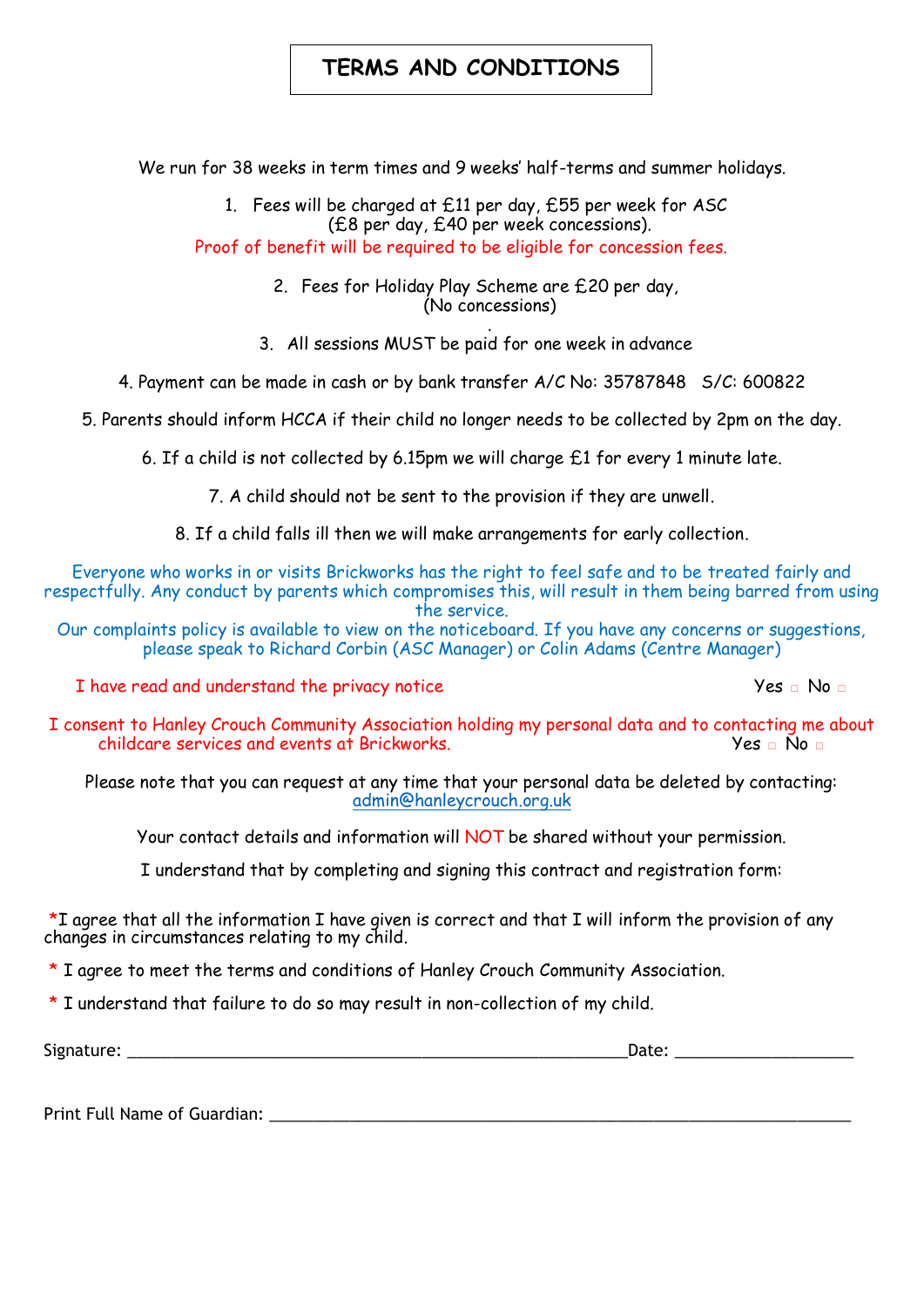#### **Behaviour Agreements**

We want your child to have a positive and fun time whilst with us, so it's important that we set out the principles to achieve this.

Our Golden rules are:

- To be kind
- To do good listening
- To look after property
- To be honest
- To be gentle to others
- To be careful and sensitive in our environment
- To tidy up after ourselves
- To tell an adult if we are sad or lonely
- To line up quickly & quietly
- To have fun laughter is the best medicine

These rules were made by the children in our setting who all agreed by expecting, encouraging and following these Golden rules we can all trust that we can play and learn in a stress free environment.

Our setting has a performance chart in place and if your child/ren do not follow these rules and they have been on red more than 3 times in 1 week, Staff will arrange a meeting with parents/carers to implement a support plan for your child. If the behaviour continues and your child remains on red your child/ren will be excluded for a session, if an exclusion has taken place on 2 occasions your children will not be given a 3<sup>rd</sup> chance and with lose the place permanently. This is non-negotiable.

We take behaviour very serious at brickworks and we strive to the best of our abilities, so everyone enjoys themselves in a happy, safe & secure environment.

Parental/Carers involvement is also a fundamental part of the setting so we expect parents/carers to set an example. Responsibilities of parents/carers:

- Establishing good communication with staff
- To support our behaviour policy fully
- To be respectful of staff/others
- To not display any signs of verbal/physical abuse towards adults or children

Any signs of verbal/physical abuse towards adults, parent's or children within the setting will mean that you will be removed from the premises permanently and you will need to make other arrangements for your child/ren to be collected from the setting.

By registering your child for a place at the setting, it is a requirement that parents, carers and children agree to all the above rules and that they have read and understood the guidelines for behaviour and agree with the possible consequences for behaviour concerns. Parents and carers understand that they will be consulted regarding their child/ren, should they have behaved in a manner which is against the rules and will support the staff to achieve a fun, safe and secure environment.

If you have any concerns about a child's behaviour, our responses or have any comments about this agreement, please contact a member of staff.

Please also take a look at our complaints procedure which is displayed on our notice board.

| Date: ___/____/___ |  |
|--------------------|--|
|                    |  |
|                    |  |

We thank you for your support in this matter.